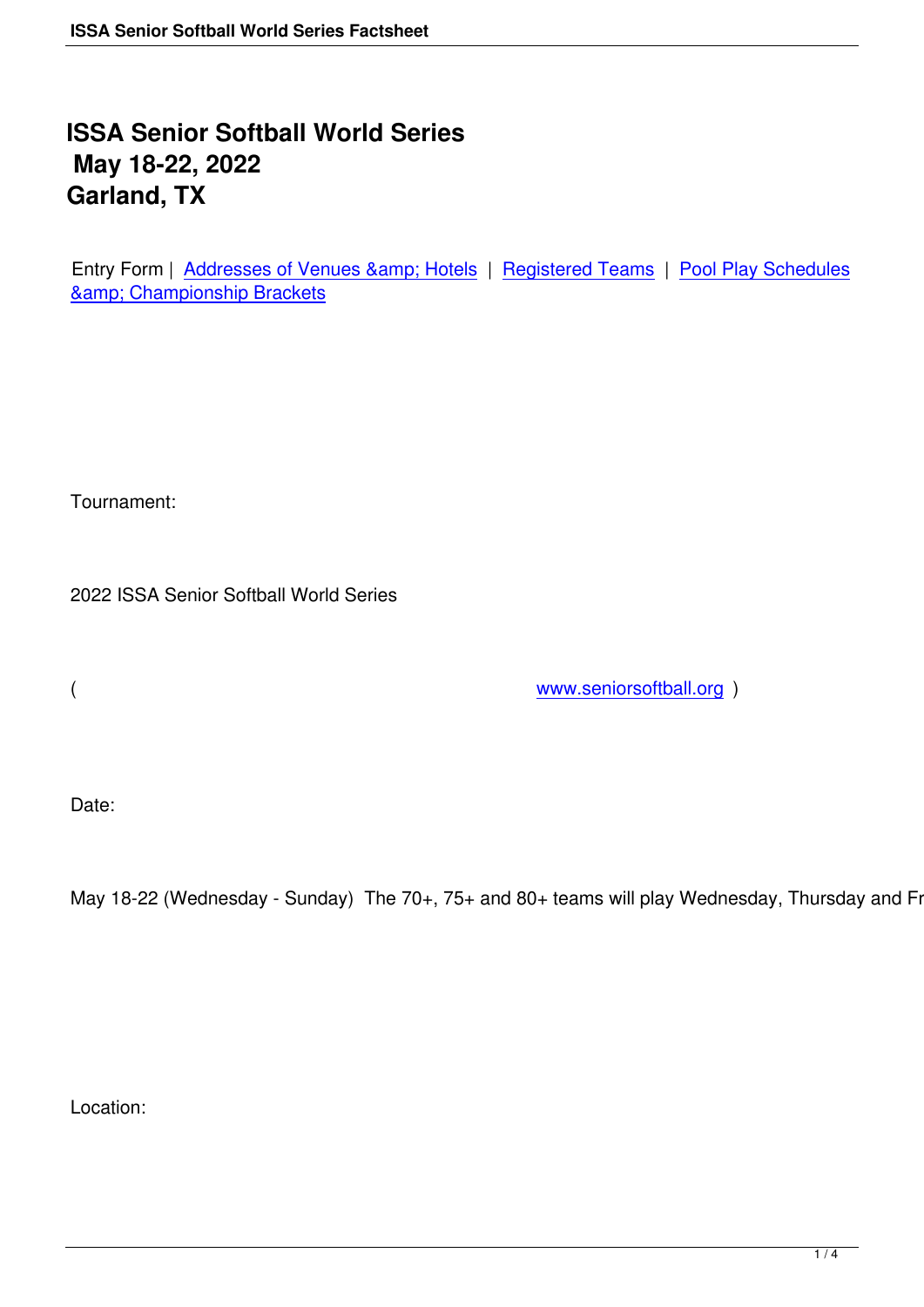Garland, Texas and other regional parks as necessary.

Hotels:

## Click Here for Hotels & Attractions

Ticket Prices: Admission to all venues is FREE.

Parking

No charge for parking, adequate parking is available at the parks.

Managers Meeting: Thursday Night at 6:00 PM (May 19) at the Audubon Recreation Center, 342 W.

Team Check-in:

All players must have a government photo ID (drivers license) with them at the ball park at all times. All Mai

Tournament Seeding:

The tournament staff will place the teams in brackets and prepare the preliminary schedule which will be po

First Game: The Pool Play game schedule and double elimination brackets for each age classifications will be posted on the Final and the Final and Kush and T

Tournament Director: